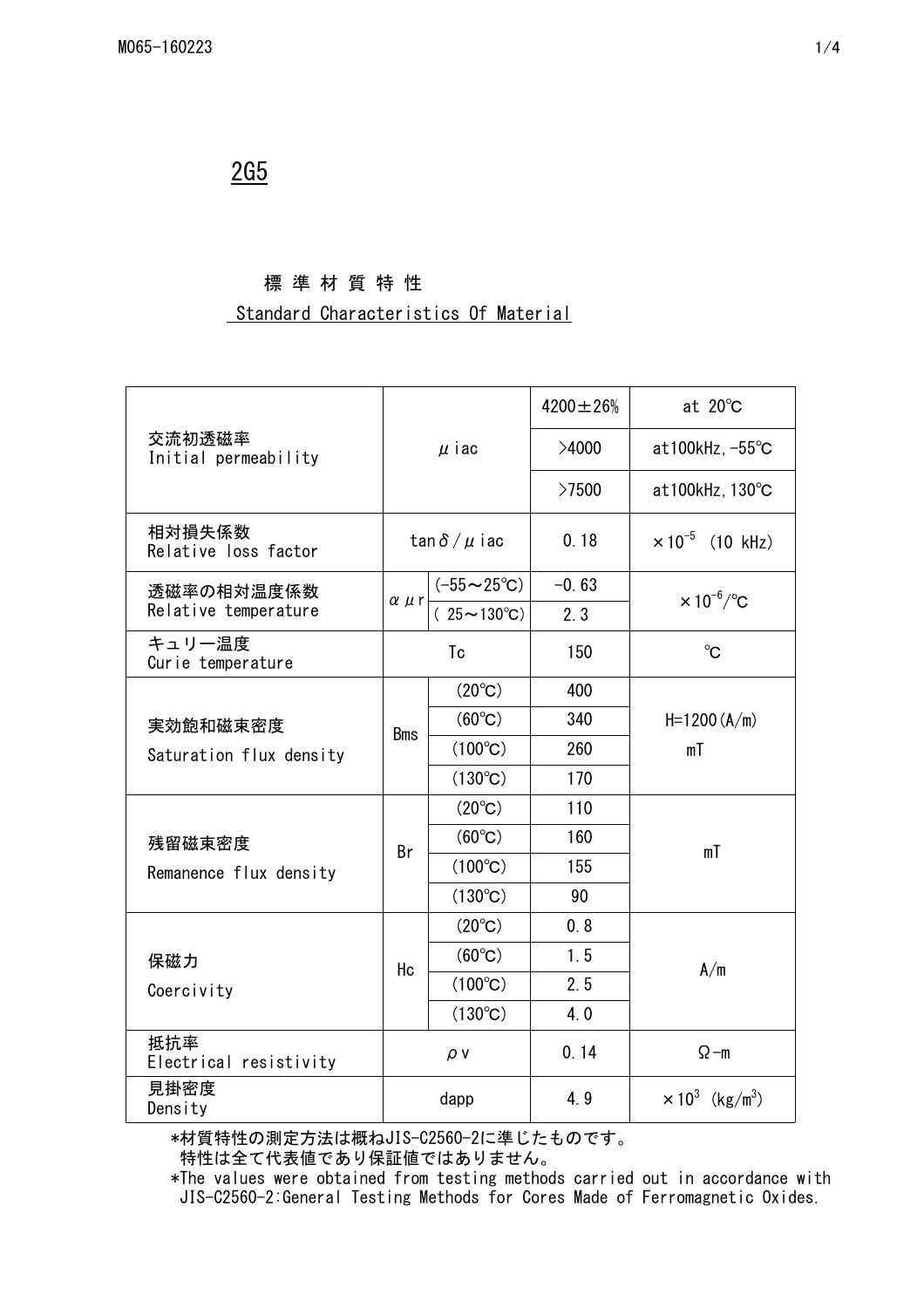$2G5$   $\mu$  iac vs Temperature

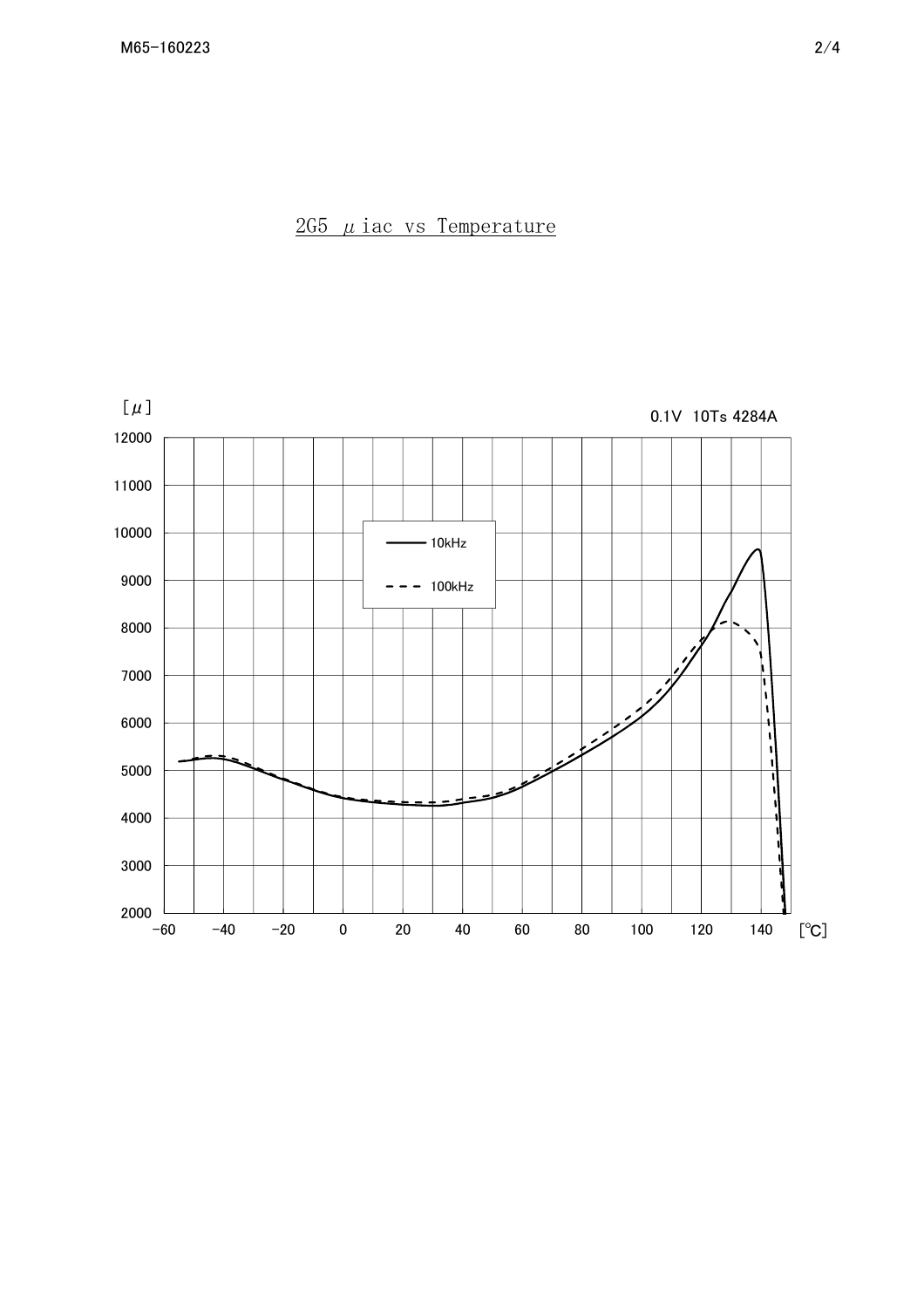

# 2G5  $\mu$  iac, tan δ /  $\mu$  iac vs Frequency

f(kHz)